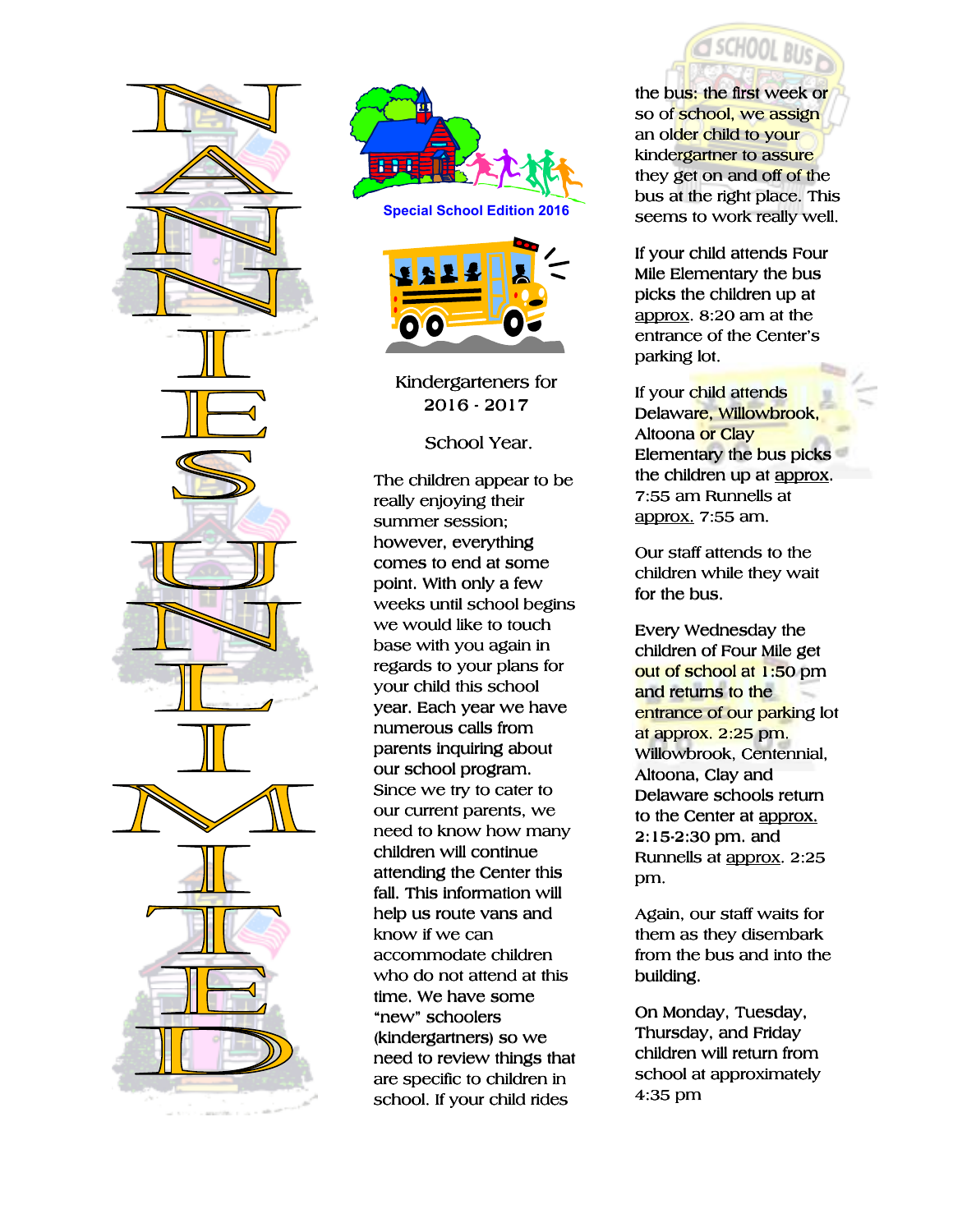If your child attends Pleasant Hill, our staff will take your child(ren) to and from school in one of our vans. All vans have appropriate restraint systems in place. We will immediately notify you if your child is not available to be picked up by our van or is not delivered by the bus after school.

Please continue to use the Schooler's (Hornets) communication sheet located under the bulletin board in the main lobby for any communication you need to convey to your child's before or after school teacher. This communication sheet is reserved for school aged children only. Our teacher's will initial the sheet after they read it to let you know they read it.

The rate for the before and after school program is <mark>\$78.00/wk/child</mark>. This rate includes an after school snack, transportation to and from school and a "spot" at the Center for various reasons, such as no school day or days when the children get out of school early. If the children do not have school on a particular day there is an additional s40.00 drop in charge.

We post "sign-up sheets" for scheduled "no school days" on the Hornet's Bulletin Board to assist us with staffing and food prep. If you sign your

school age child up you must prepay for the day. If there is more than one day of "no school", your rate never exceeds the weekly rate of \$120.oo/wk. The rate for before or after school is \$58.00/wk/child. If you request your child to come during breaks only, you will need to call well before each break to check if there is an opening available.

To ensure your child's fall reservation, you will need to complete and return the registration form (Those have been provided to you in your child's cubby.)

Preschool

The quality of our preschool program is paramount here at The Nannies. Professional oversight is provided to each child/class and maintained daily. We ensure each class has a well-integrated program with a language playground to promote proficiency in the children's language skills. We also facilitate the development of the child's concentration abilities to help acquire a selfimage as that of an independent person.

We ensure that the child gains the primary concepts of set, mapping, number, and order through constant manipulation of the material. We encourage and develop a gradual progression of skills by the perception of differences, perception and similarities, and the ability to use complex matching skills. The Nannies encourage the use of large motor skill, the ability to listen and to follow instructions, developing patience and enjoy group participation and gracefully accept defeat.

Vickie and I assume the overall function of the Center, supervising staff, designing curriculum and assist in administering the programs. We ensure services are provided for the children within the center's statement of purposes and objectives. We also ensure your child's safety and protection.

We believe the purpose of the nannies preschool is to be creative, courageous innovators in the delivery and promotion of quality educational services in the moral, intellectual and physical development of children; providing activities that will render care, supervision and guidance and thereby benefit the child, the parent and the community.

**Preschool begins Tuesday September 6, 2016 and continues until the middle of May 2017.**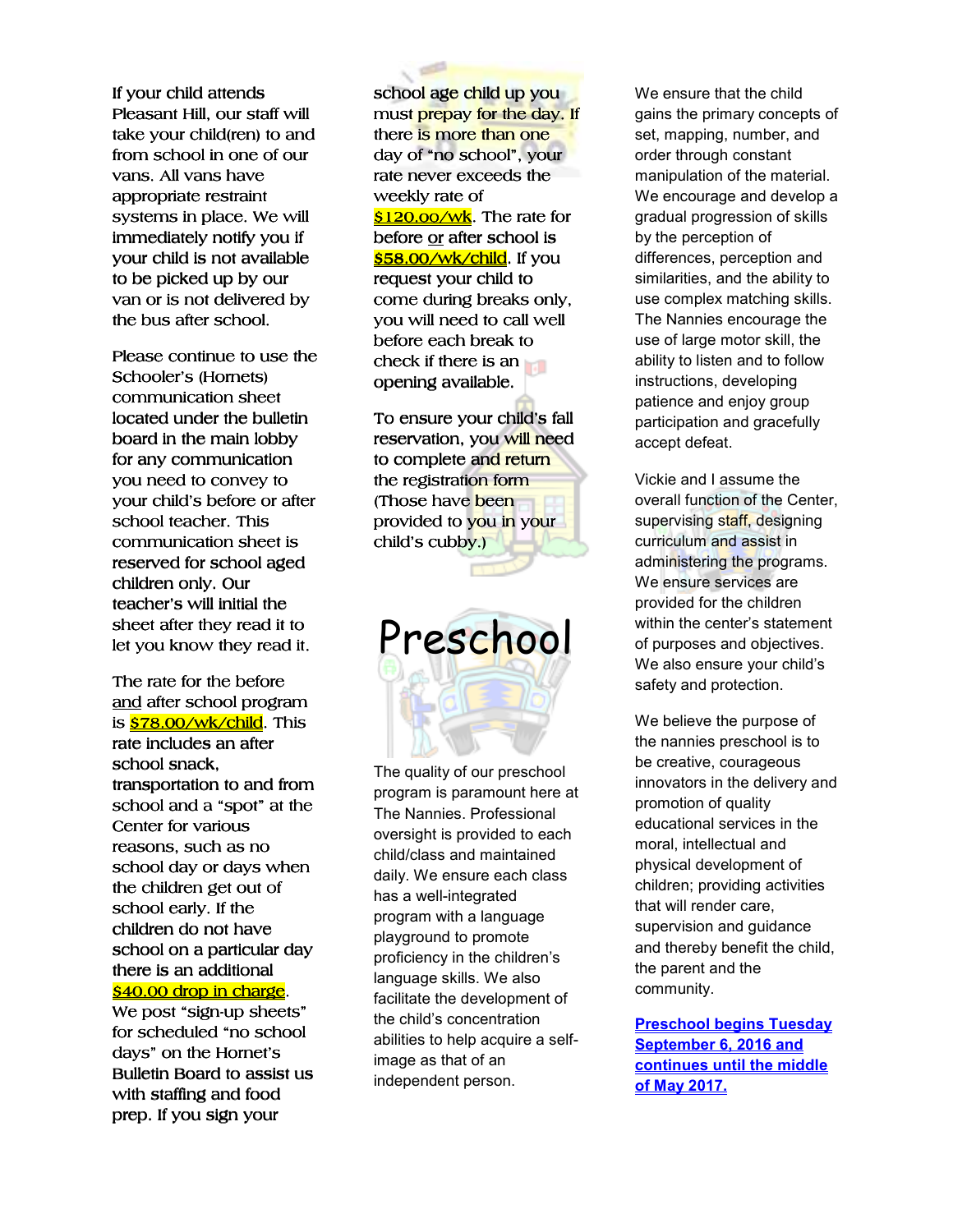# **Preschool 2016-2017.**

Just a reminder that The Nannies Unlimited Child Center and Preschool Inc. preschool program begins the **first Tuesday after Labor** 

**Day, September 6, 2016 and continues through until the middle of May 2017.** 

Classes will be held 8:30 a.m. until 11:00 a.m., Monday through Friday.

Children who turn three years of age **PRIOR** to September 15, will participate in our "Ladybug" preschool program and those children who have turned the age of four **PRIOR** to September 15, will participate in our "Firefly" preschool program.

**CSCHOOL RUG The Preschool Teachers will make the children's room changes on Tuesday August 23, 2016.** Parents, when picking your child up from daycare on this day, please go to their **new** assigned room. The Ladybug room is located in the lower level of the preschool building and

the Fireflies are located on the main floor in the preschool building**. On August 24, 2016 parents may begin taking their "preschooler" to their appropriate room.**



One of our goals here at The Nannies is to help parents decrease stress levels thereby allowing them an increase in quality time spent with their children. One of the ways we are attempting to decrease stress and ensure each student has the appropriate materials necessary to be organized and ready to learn, The Nannies Unlimited Child Center and Preschool Inc. will again purchase all preschool supplies necessary for students in the **Ladybug** (3-4 year old room and the **Fireflies** (4-5 year old room) **The cost of this supply packet is \$25.00 per preschooler.** Please make your payment **PRIOR to Friday August 5, 2016.** This will allow us time to formulate the supplies in time for the first day of preschool. You may include this payment with your

weekly tuition. Please make note that you have included this with your payment.



Children must be signed in and out by their parents and escorted to their assigned room when arriving and leaving the Center**. (Please do not allow your children to write on the sign in record, parents only!)** 

**Parents if your child is not going to attend the Center for the day, please notify us prior to 8:00 am so we may adjust our staffing and meals accordingly.** 

Weekly tuitions continue to be due **Monday** for the week your child is attending. There are late fees assessed after Monday at 5:30 pm. **Please include a \$5.00/day late fee if you did not remit payment on Monday.**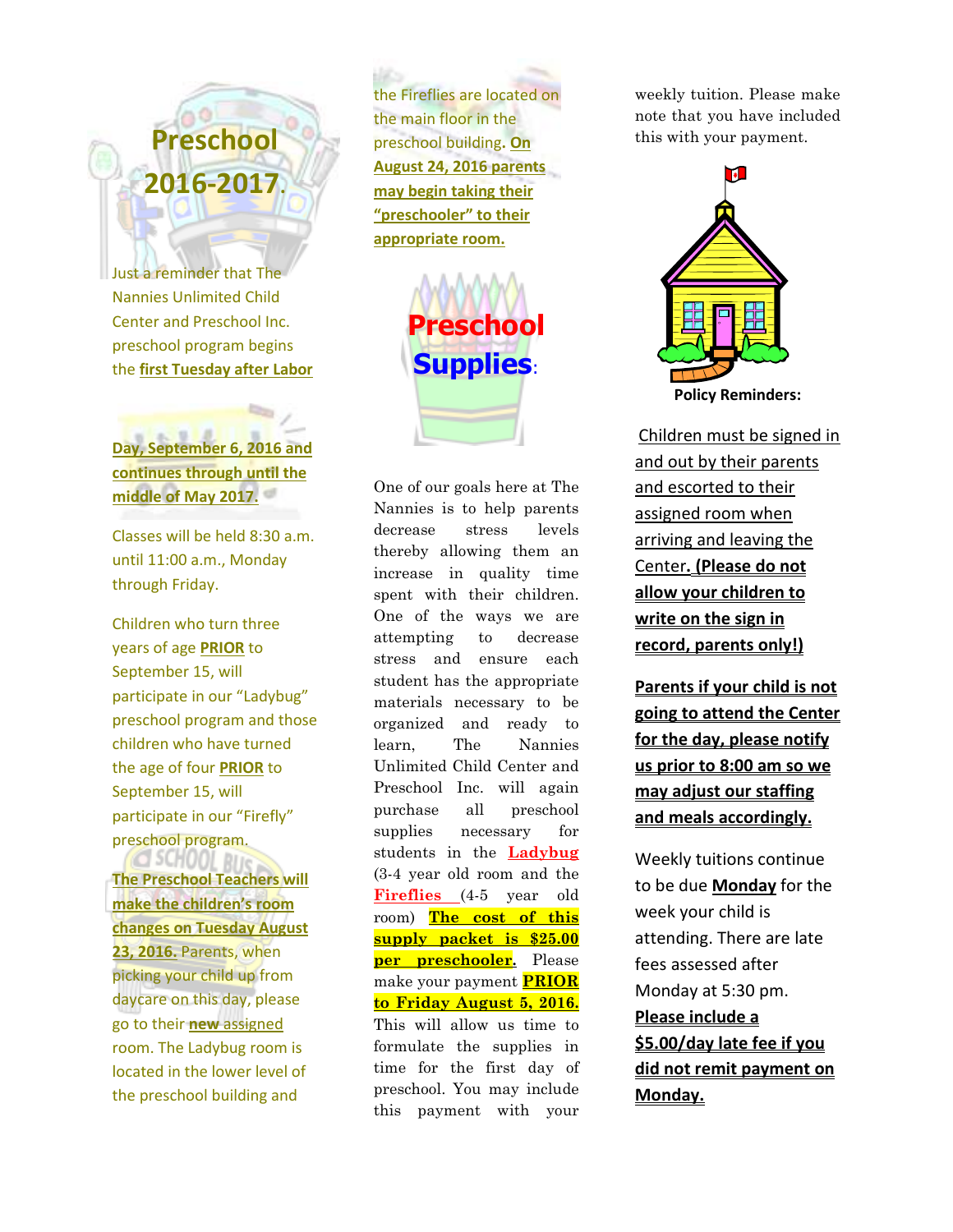If your child will be attending elementary school this year (2016- 2017), please remember to **sign in on the "Hornet" communication** sheet located east of the coffee maker in the front lobby.

The Center opens **our doors at 6:00 am** if you should arrive prior to this time and our doors are unlocked; please stay with your child until 6:00 am. Our staff needs a few minutes to gather supplies to ready themselves for the day.



your **\$35.00/child annual reregistration fee is due.** You can submit those payments along with your weekly tuition. **These fees will be due by Friday August 5, 2016.** 

**We appreciate all of the support you have shown The Nannies and continue to believe we have a wonderful parents, family and friends.** 



#### KINDERGARTEN POEM

**I wondered and I wondered when I could go to school. They said I wasn't old enough According to the rule.**

**I waited and I waited, I was patient as could be. And now I'm all excited ... It's time for school for me!**



If you have recently had a change in your work or home telephone numbers/ address, job, or cell phone numbers please notify the office in writing of those changes so we can

### maintain current information in our files! Safety first!



## **The First Day**

When you enter the classroom on the first day, calmly reintroduce the teacher to your child, and then step back to allow the teacher to begin forming a relationship with your child. Your endorsement of the teacher will show your child that he or she will be happy and safe in the teacher's care.

If your child clings to you or refuses to participate in the class, don't get upset — this may only upset your child more. Suggestions for leaving kids at preschool are simple but can be hard on a parent. Always say a loving goodbye to your child, but once you do, you should leave promptly. Never sneak out. As tempting as it may be, leaving without saying goodbye may make kids feel abandoned, whereas a long farewell scene might only serve to